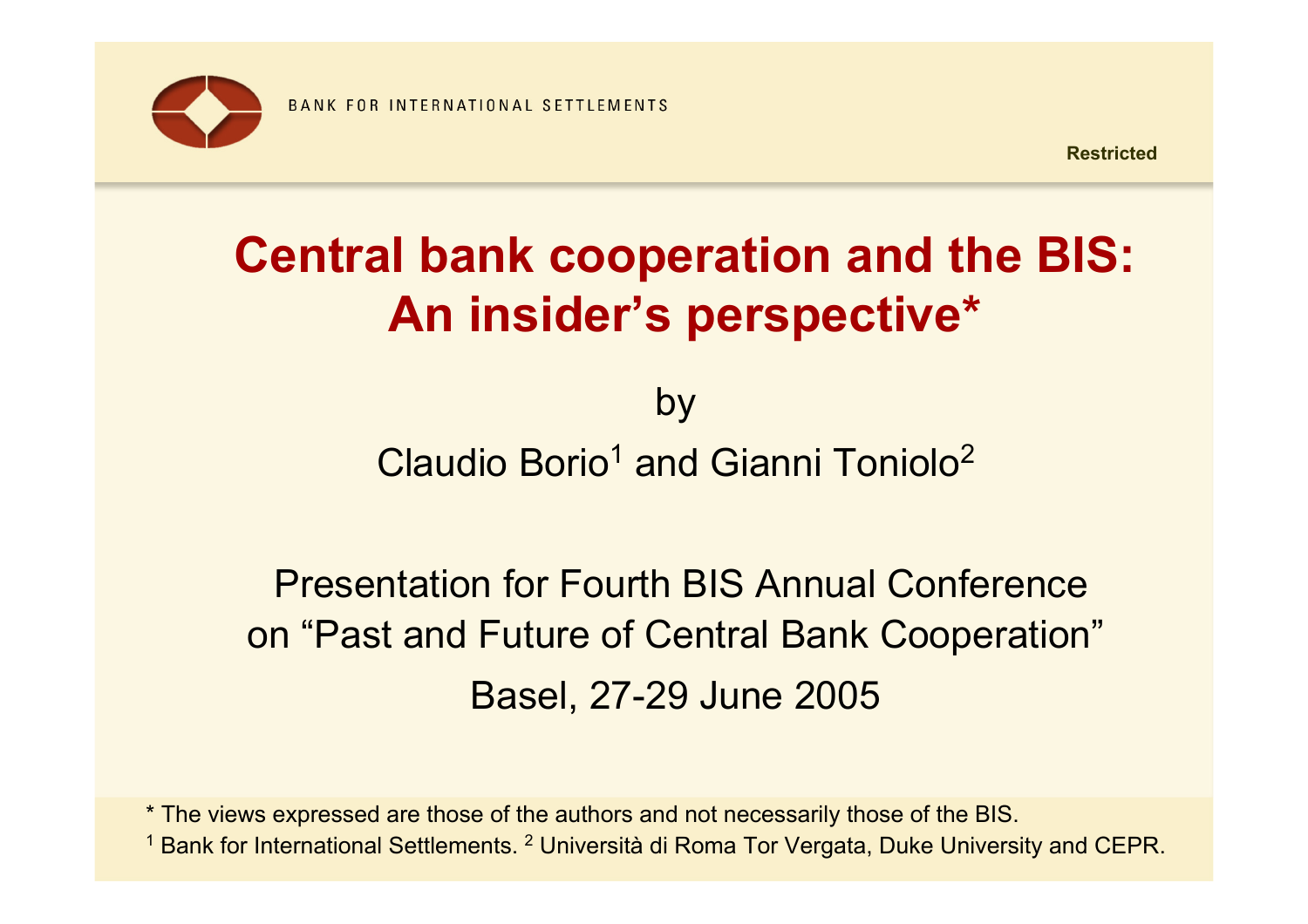

# **Objectives of the paper**

- Provide a bird's eye view of the history of CB cooperation as reflected in BIS's 75 years of existence
- Answer 3 questions:
	- How did the international monetary and financial environment shape the targets and tools of CB coop?
	- $\mathcal{L}_{\mathcal{A}}$ - Under what conditions can CB cooperation be effective?
	- Did the BIS make a difference?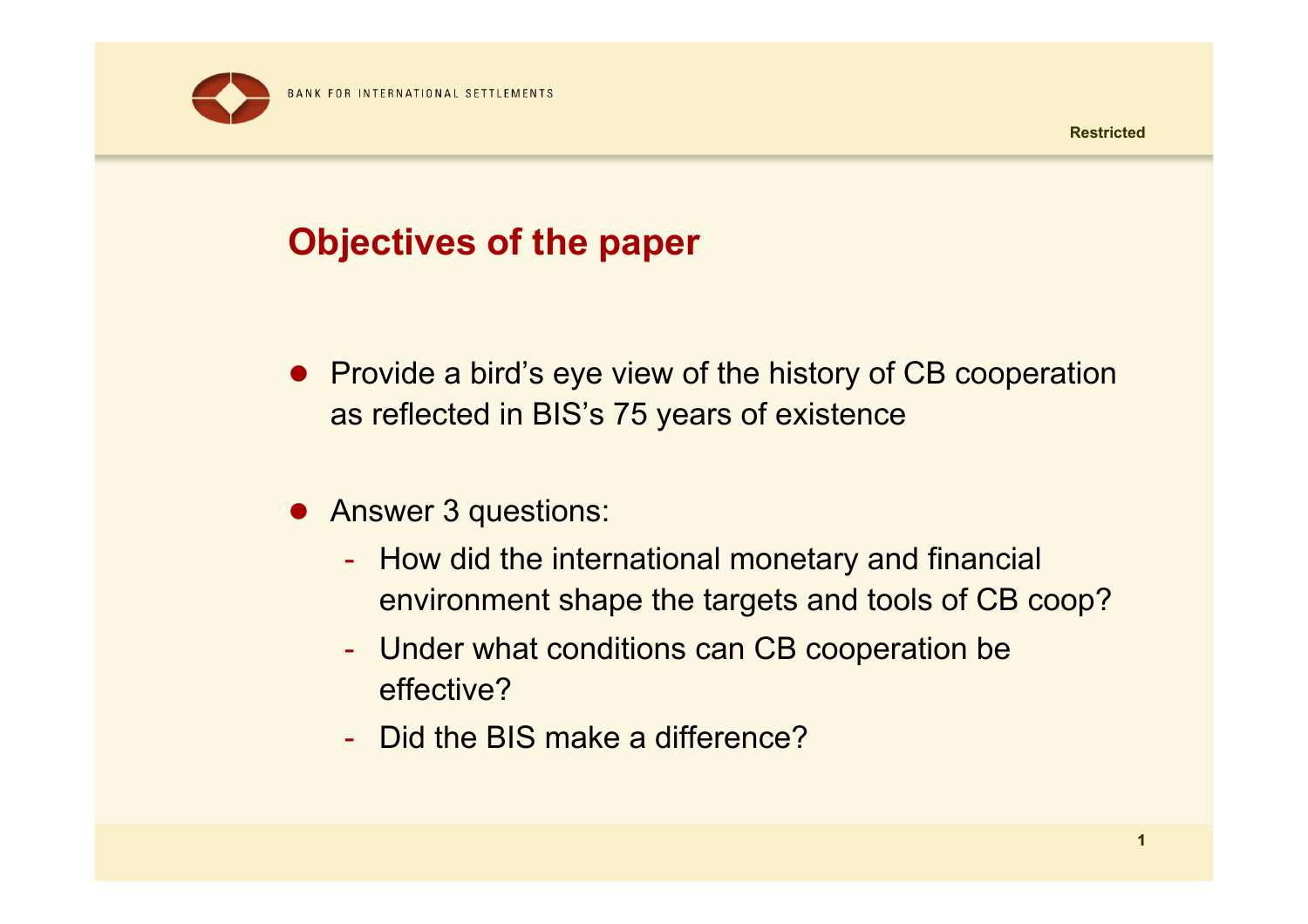

# **Methodological choices**

- DO NOT discuss the desirability of CB coop
	- -- focus on processes
	- positive rather than normative perspective
- $\bullet$  Define coop broadly to comprise:
	- purposeful exchange of information ("low-key coop")
	- joint decisions and implementation ("high-profile coop")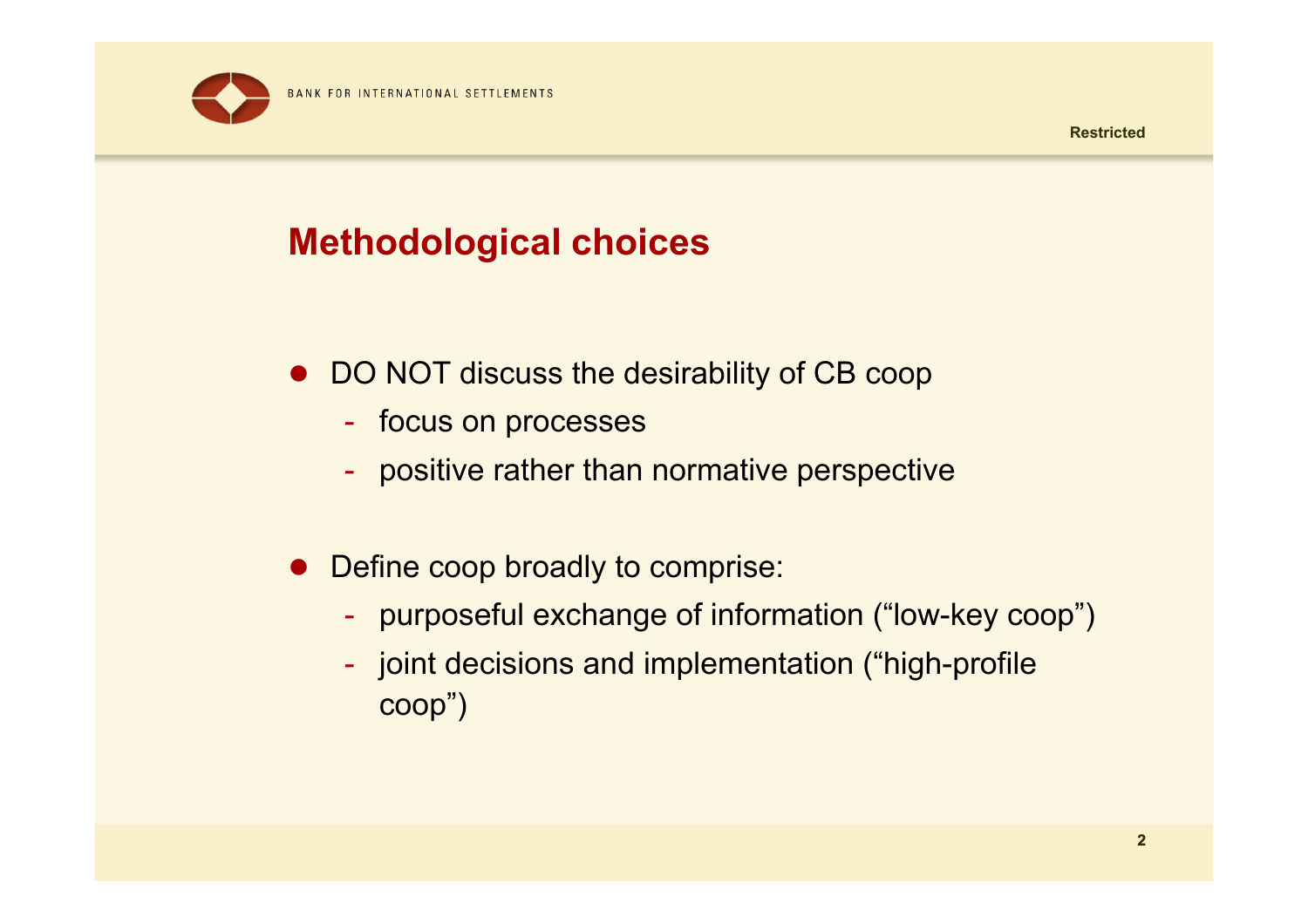

## **Outline of remarks**

- $\bullet$  No time to go over history of the BIS Origin linked to German reparations (1930)
	- • Retreat into survival mode following vain attempts to help save the Gold Standard (GS)
	- Resurrection under Bretton Woods (BW), when facilitated operations to keep system afloat
	- Multifaceted support of European journey towards EMU
	- Shift in balance of activities towards financial stability in the post-BW era
	- Gradual transformation into a global institution
- Just focus on the 3 questions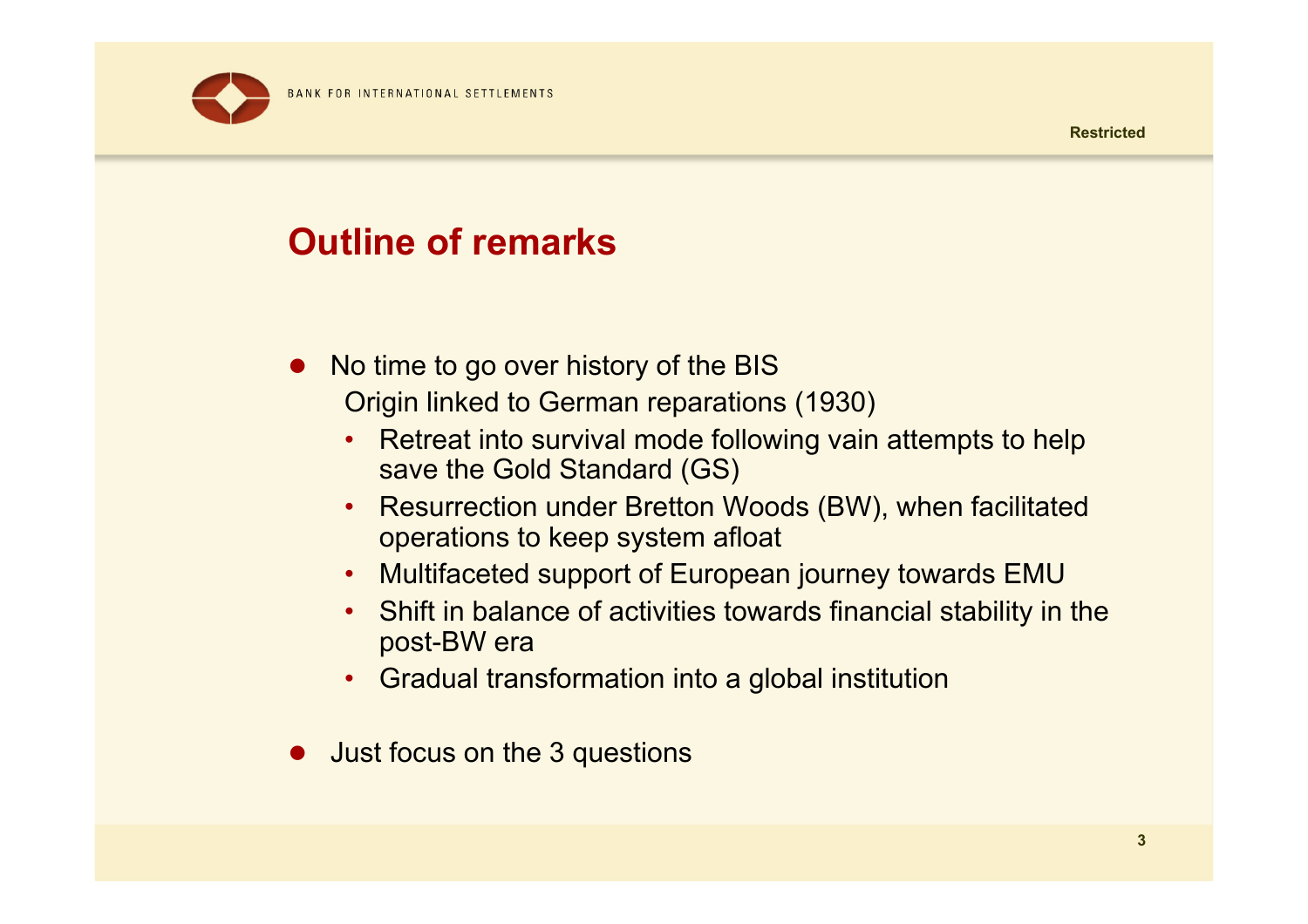

# **First question**

# • How did the international monetary and financial environment shape the targets and tools of CB coop?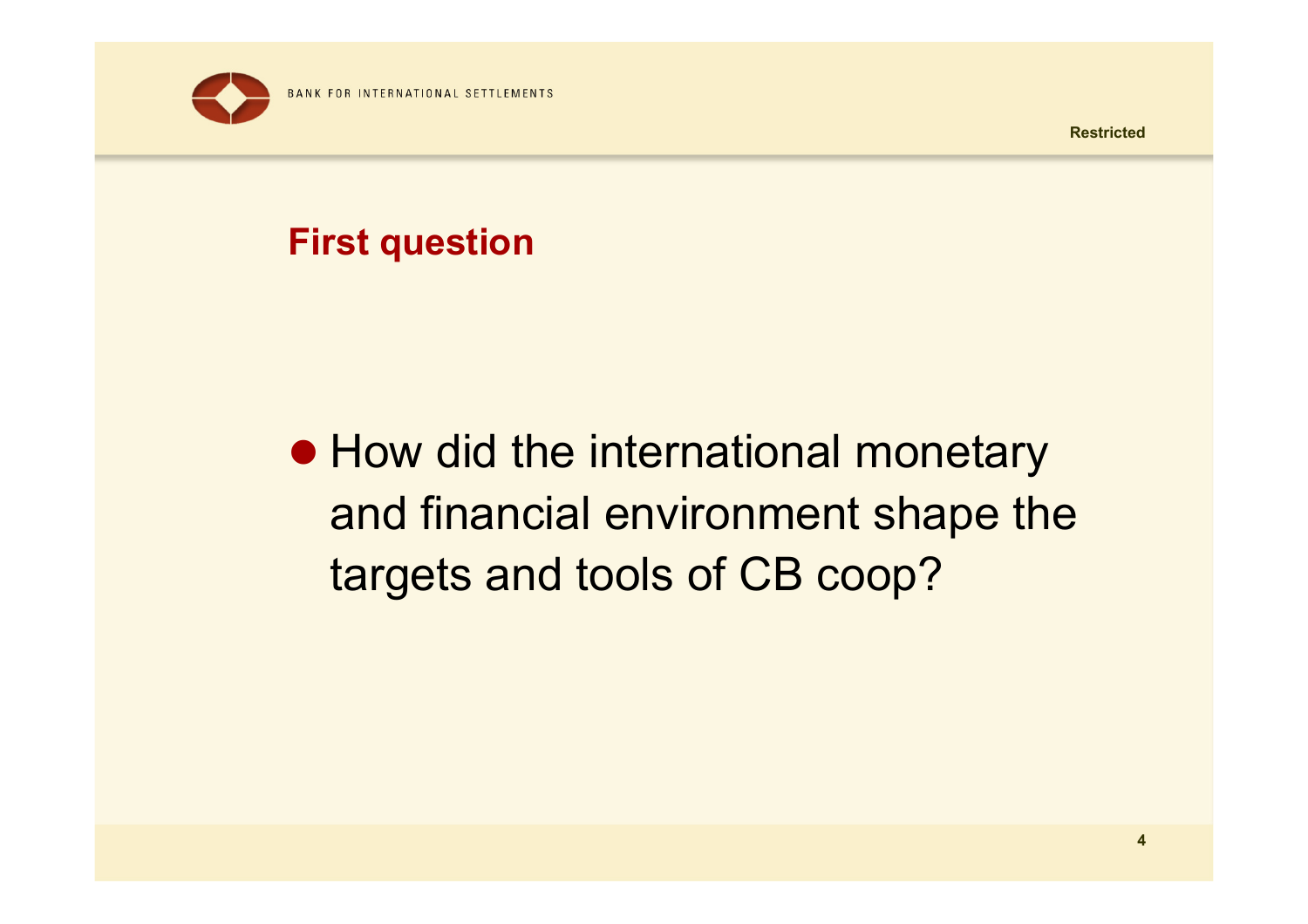BANK FOR INTERNATIONAL SETTLEMENTS



#### **Our answer**

- O Targets: consistently monetary and financial stability (MS & FS)
- O But the monetary and financial regimes (MR & FR) have deeply affected
	- conception of the tasks
	- balance in the targets
	- tools
- $\bullet$  We think of
	- MS as price/exchange rate stability
	- - FS as impaired if risk of widespread defaults exists (eg banking/sovereign crises)
- O Consider 3 phases
	- Gold Standard
	- Bretton Woods
	- Post-Bretton Woods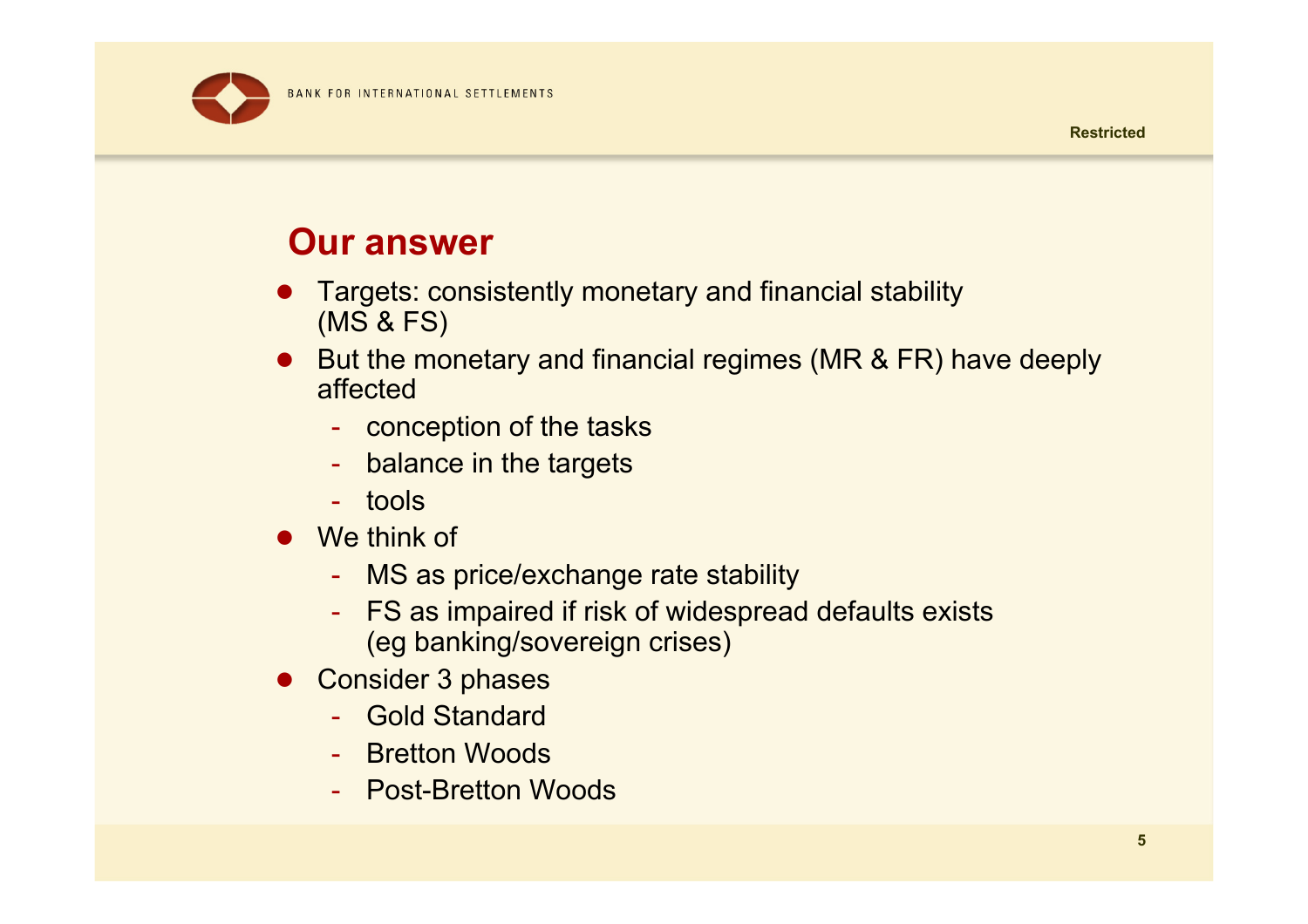

# **1. The Gold Standard**

- $\bullet$  MR: gold convertibility as ultimate constraint on individual countries and system as a whole
- $\bullet$  FR: liberalised financial markets, little regulation and supervision
- MS & FS: perceived as largely coincident concepts for practical purposes
	- MS identified with gold convertibility
	- $\mathcal{L}_{\mathcal{A}}$ - threats to FS would threaten convertibility
- **•** Target: maintaining gold convertibility
- $\bullet$ Tool: mainly regulation of supply and price of liquidity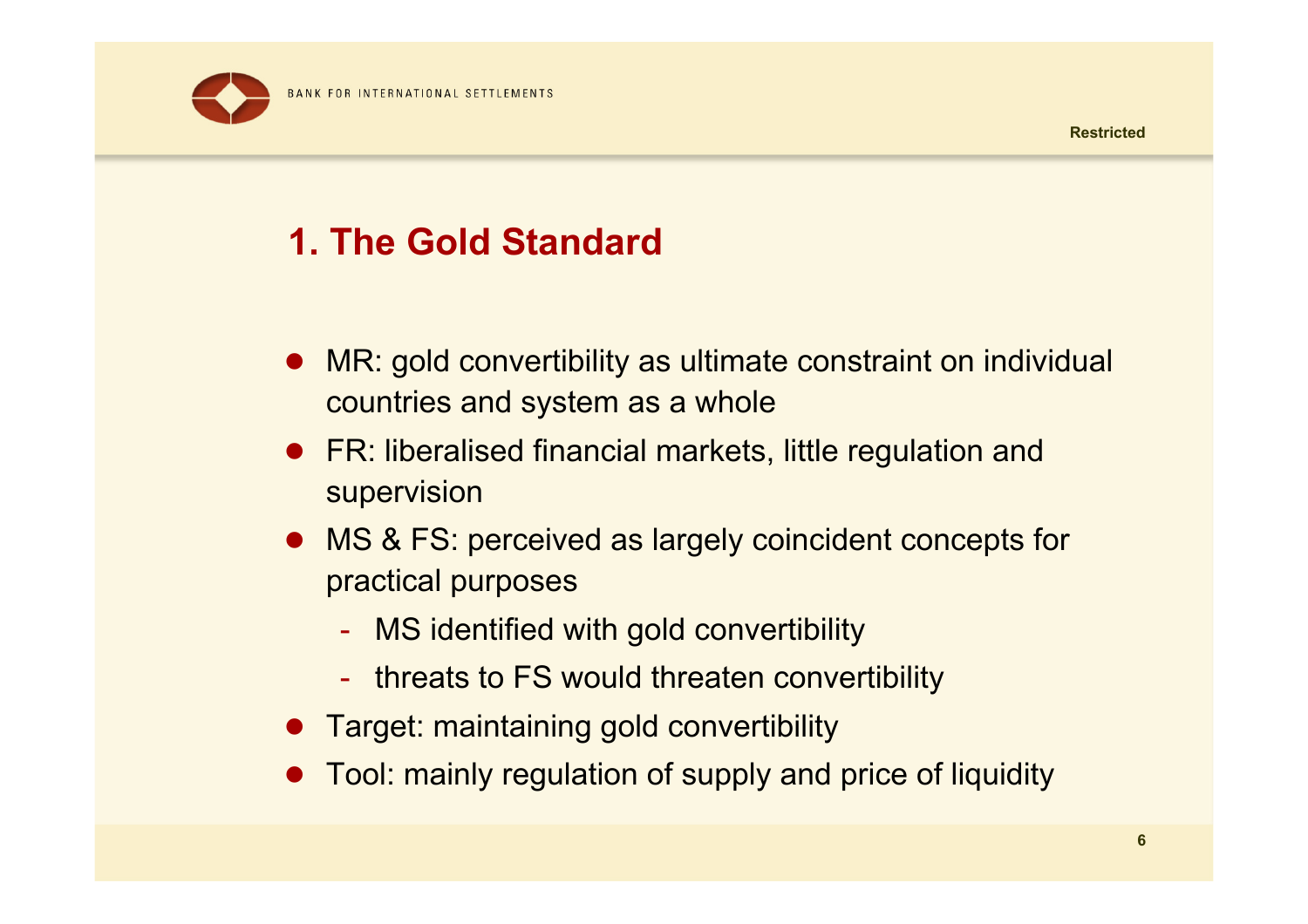#### **2. Bretton Woods**

- $\bullet$  MR: fixed but adjustable rate; gold as (soft) constraint on overall system
- FR: financial repression through administrative controls
- MS: more firmly identified with price stability
- $\bullet$ FS: controls kept overt financial instability in check
- $\bullet$ In contrast to GS, apparent decoupling between MS & FS
	- exchange-rate from debt & banking crises
	- fixing the exchange rate no longer ensures MS
- $\bullet$ **Targets** 
	- re-establish conditions for current account convertibility
	- keep BW afloat
- $\bullet$  Tools
	- emergency liquidity lending
	- gold pool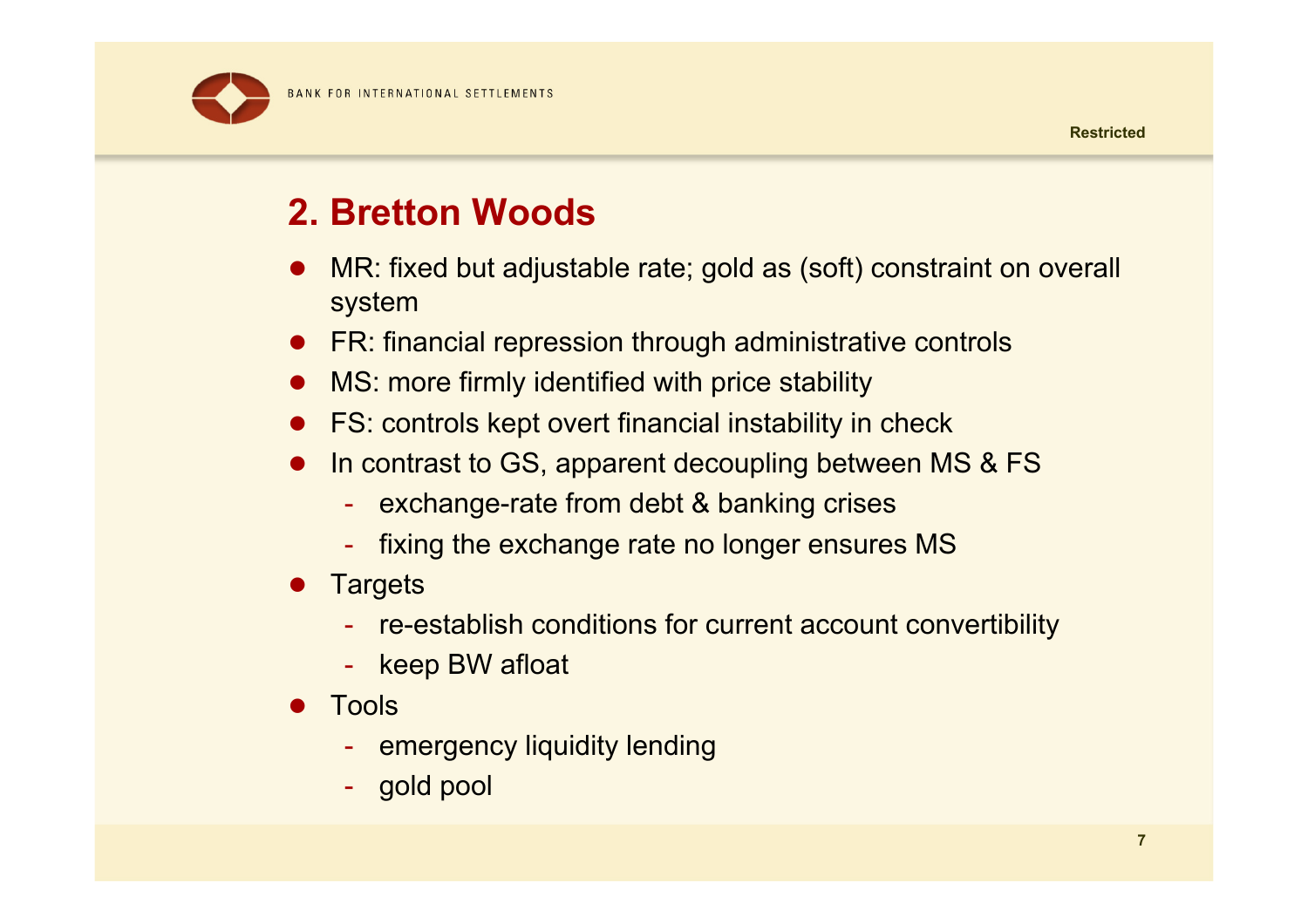

# **3. Post-Bretton Woods**

- $\bullet$ MR: unrestricted fiat money
- $\bullet$ FR: progressive liberalisation
- $\bullet$ MS: after Great Inflation, pursuit of price stability overriding goal
- $\bullet$ FS: re-emergence of financial instability with international ramifications
- $\bullet$ **Targets** 
	- control of inflation primarily a domestic affair
		- global vs regional (Europe) experience
	- preserving financial stability gains ground (ex ante and ex post)
- $\bullet$  Tools
	- sporadic and increasingly less frequent FX concerted intervention
	- emergency international lending
	- codes and standards: eg,
		- prudential regulation and supervision (BCBS)
		- payment and settlement systems (CPSS)
	- improving market information (ECSC/CGFS)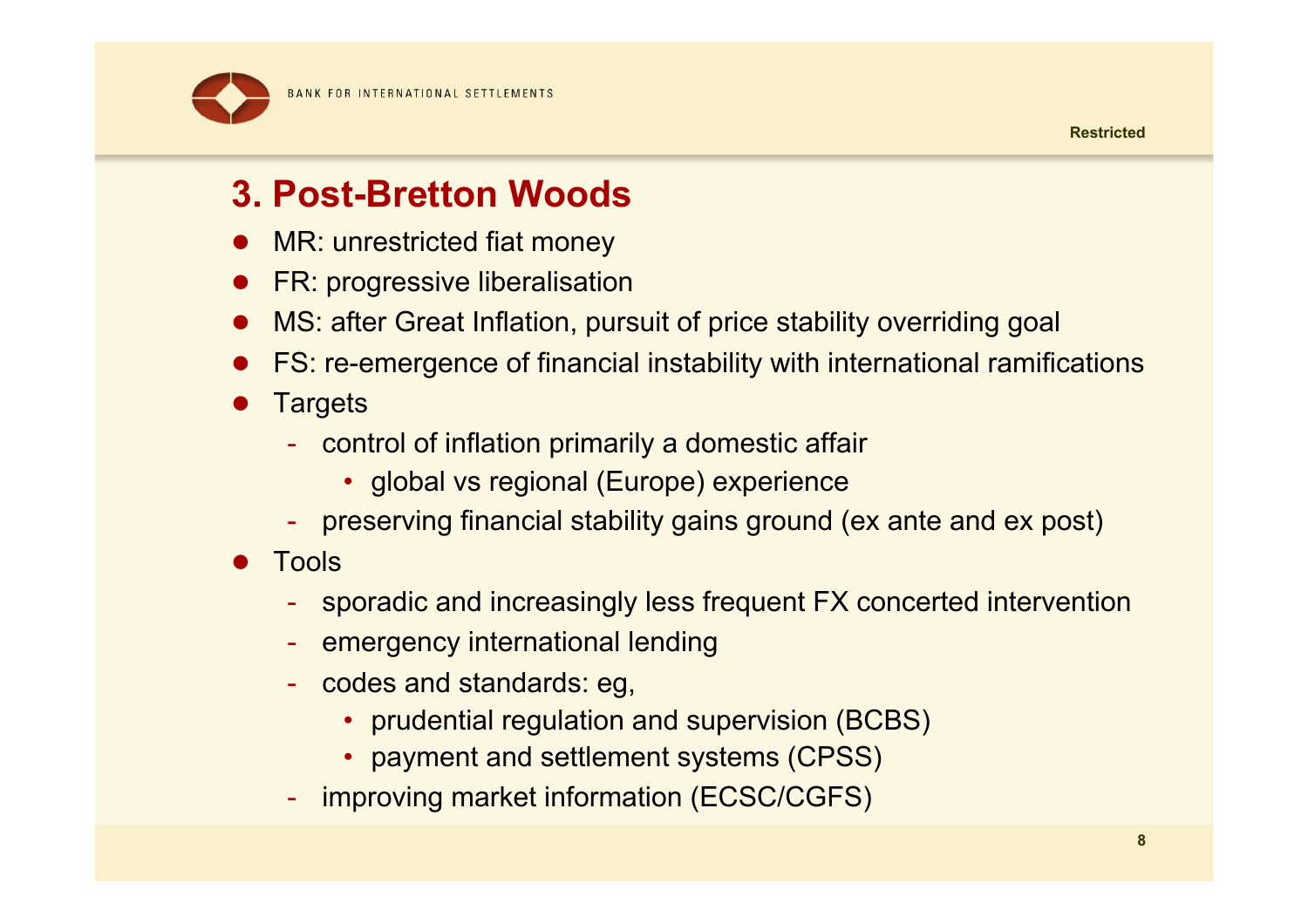

#### **Second question**

# • Under what conditions can CB coop be effective?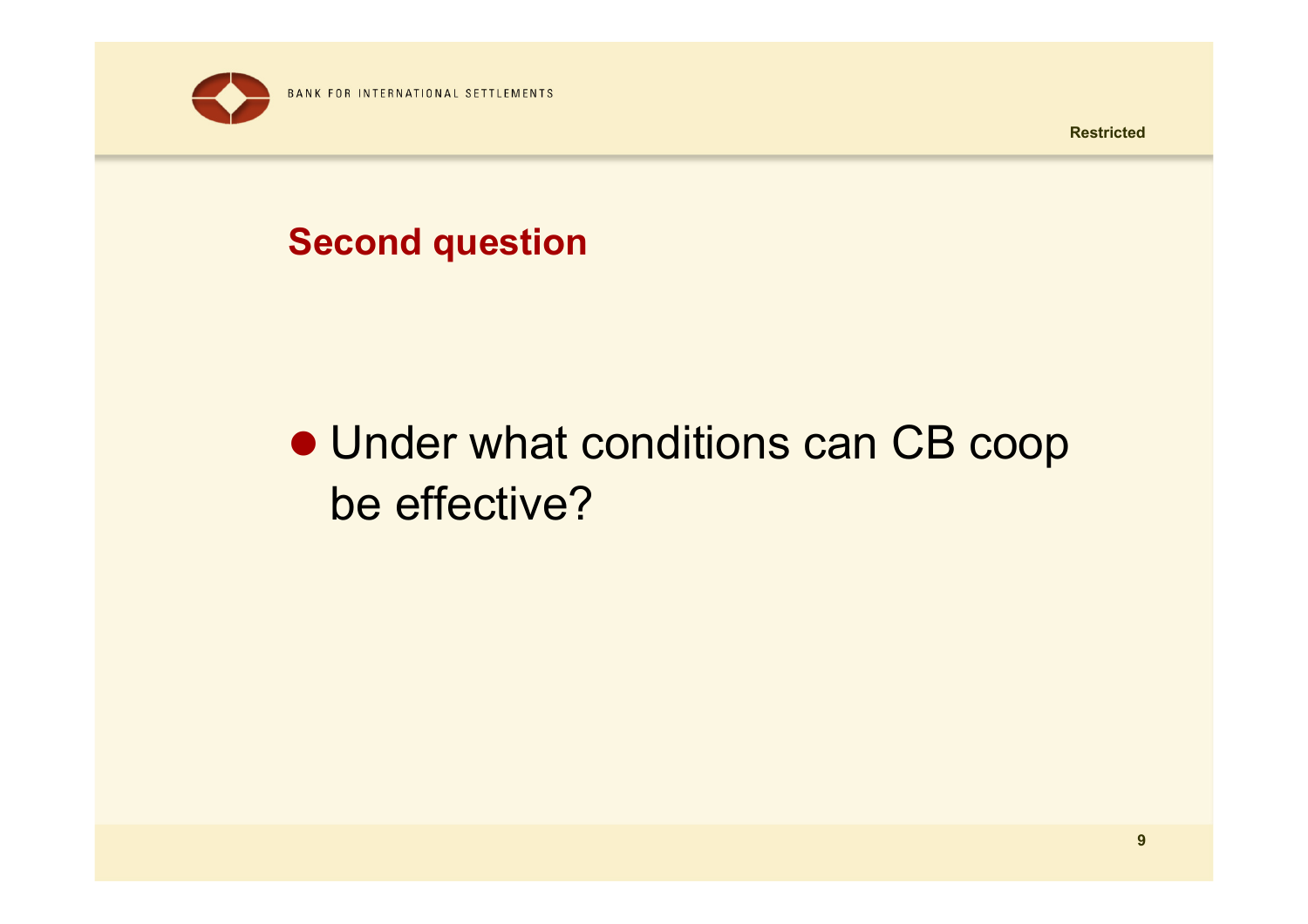



#### **Our answer**

- We highlight 3 factors
	- state of international relations
	- standing of CBs and their relationship with governments
	- $\,$  specific technical nature of the tasks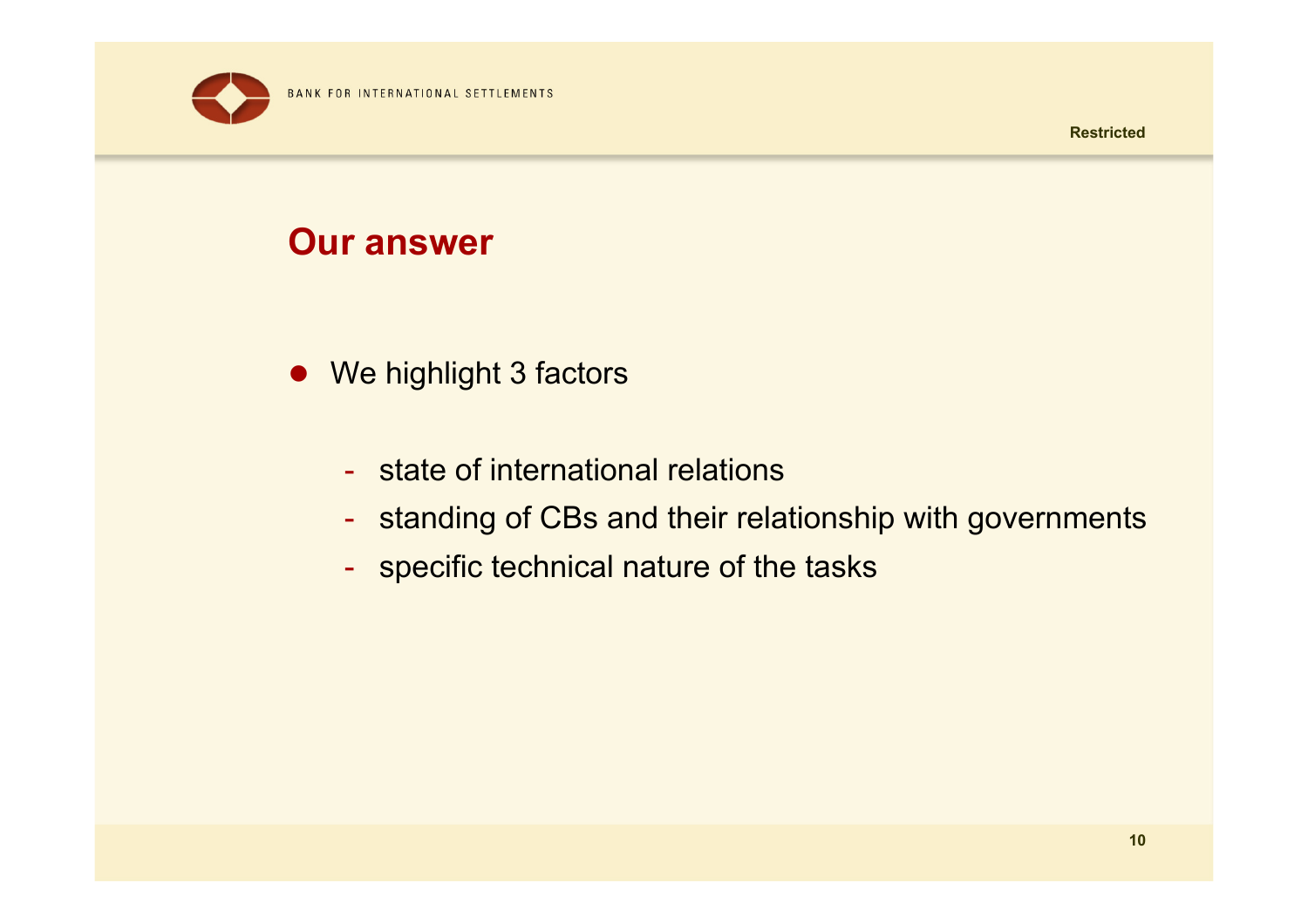

# **1. International relations**

- International financial diplomacy is a government prerogative
	- -CB diplomacy is inevitably influenced by this
- $\bullet$  Whole range of conditions over the period
	- very inimical: strained relations in 1930s
	- very favourable: post-war US-led multilateralism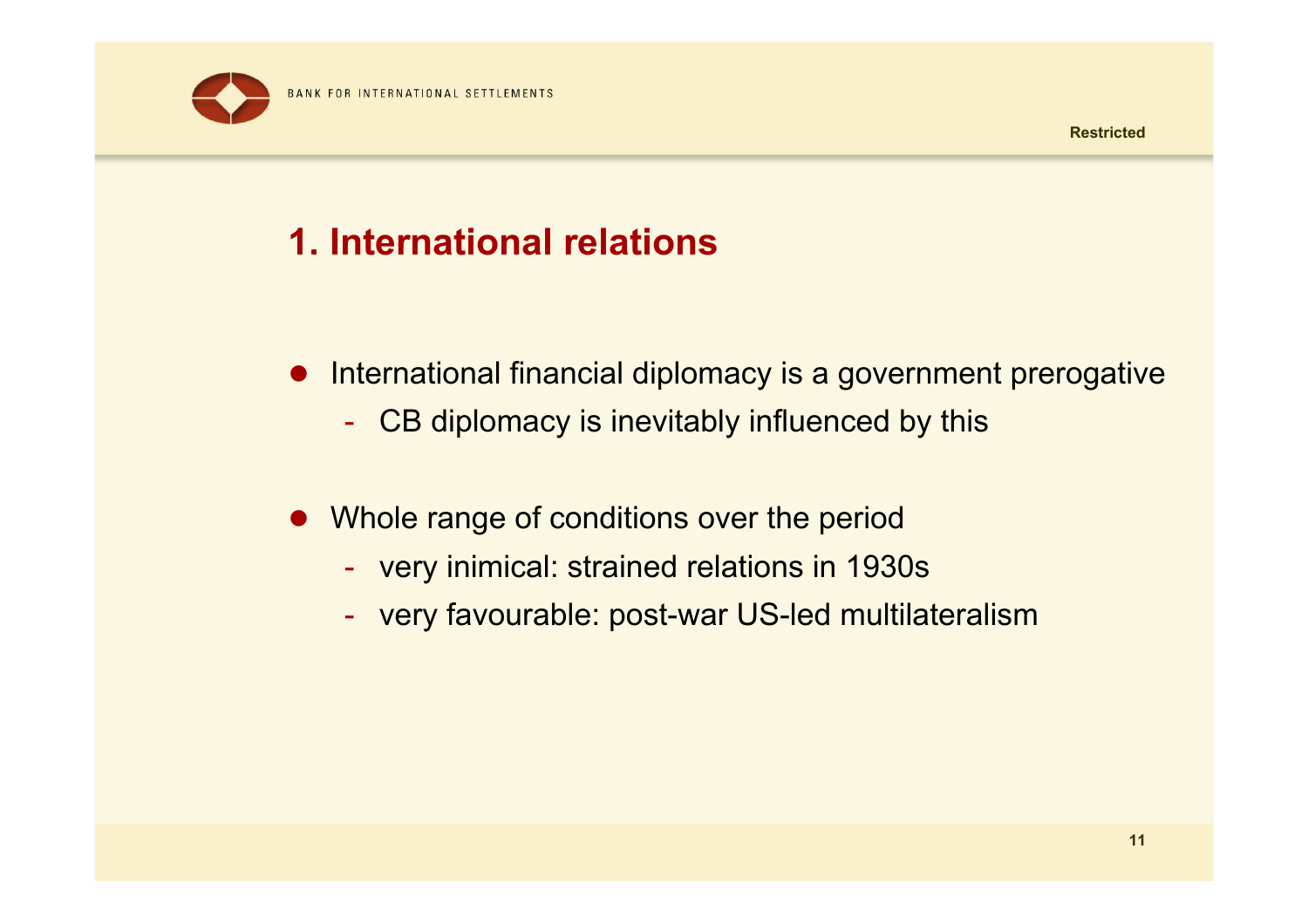**BANK FOR INTERNATIONAL SETTLEMENTS** 

# **2. The standing of CBs**

- Standing influences the degree of legitimacy and support
	- very low: in wake of Great Depression
	- regained: post-war reconstruction
	- $\mathcal{L}_{\mathcal{A}}$ very high: after successful fight against inflation
- Degree of CB independence plays a subtle role
	- not much relevant if unity of purpose with government
		- eg, buttressing of BW
	- -- can be inimical to coop
		- eg, sometimes on global FX issues
	- can be supportive, eg
		- reduction of inflation in Europe
		- development of prudential standards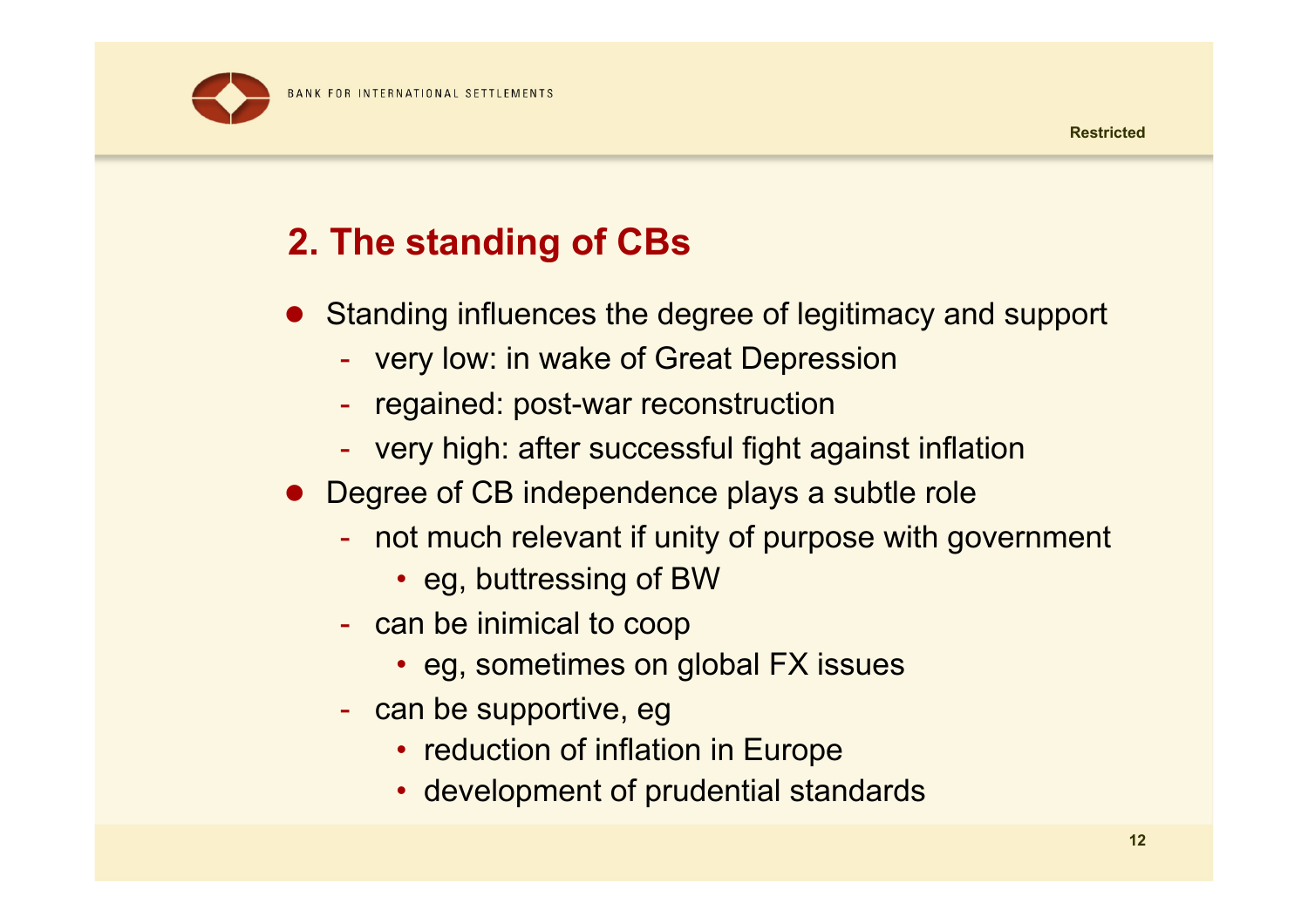

## **3. The technical nature of the tasks**

- Coop more effective if nature of the tasks puts a premium on CB know-how: e g
	- Lord Norman: managing the GS was a sophisticated affair
	- ditto for the operations to buttress BWs
	- $\mathcal{L}_{\mathcal{A}}$  indispensable in prudential regulation, in payment & settlement systems and in market functioning issues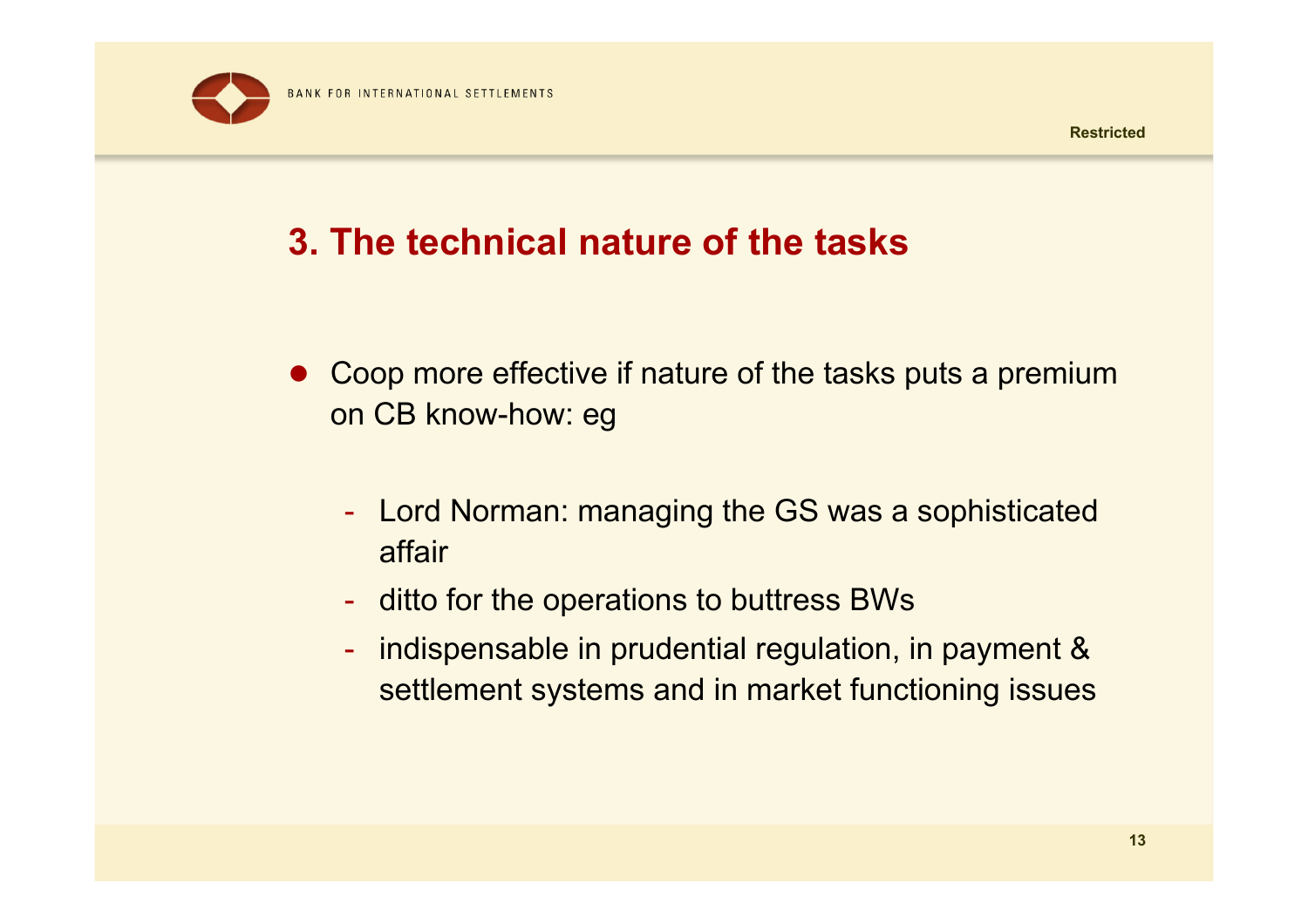

#### **Third question**

# • Did the BIS make a difference?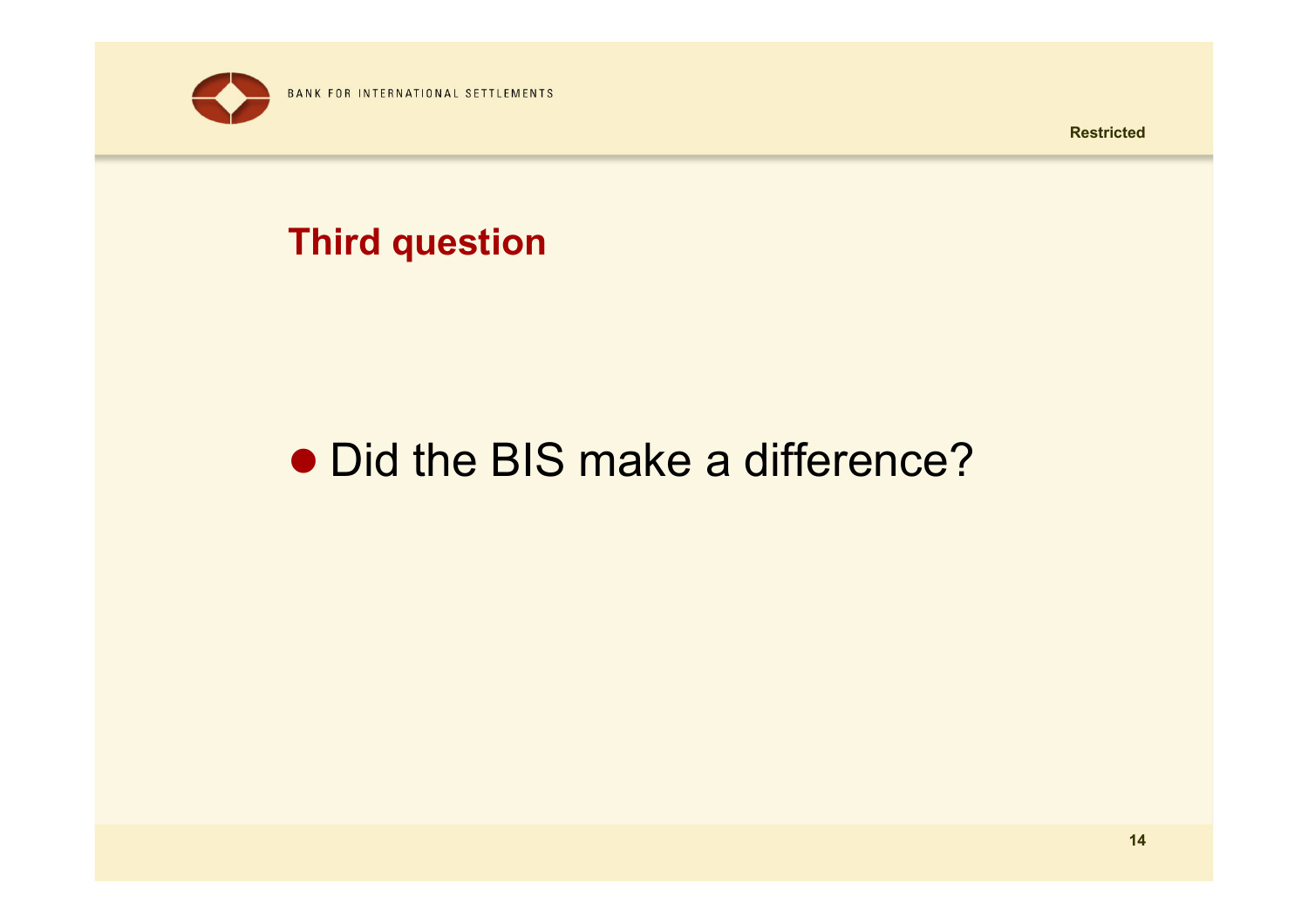

#### **Our answer**

- On balance, it made a material difference, when circumstances allowed
- The evidence?
	- a priori reasoning
	- revealed preferences
	- specific instances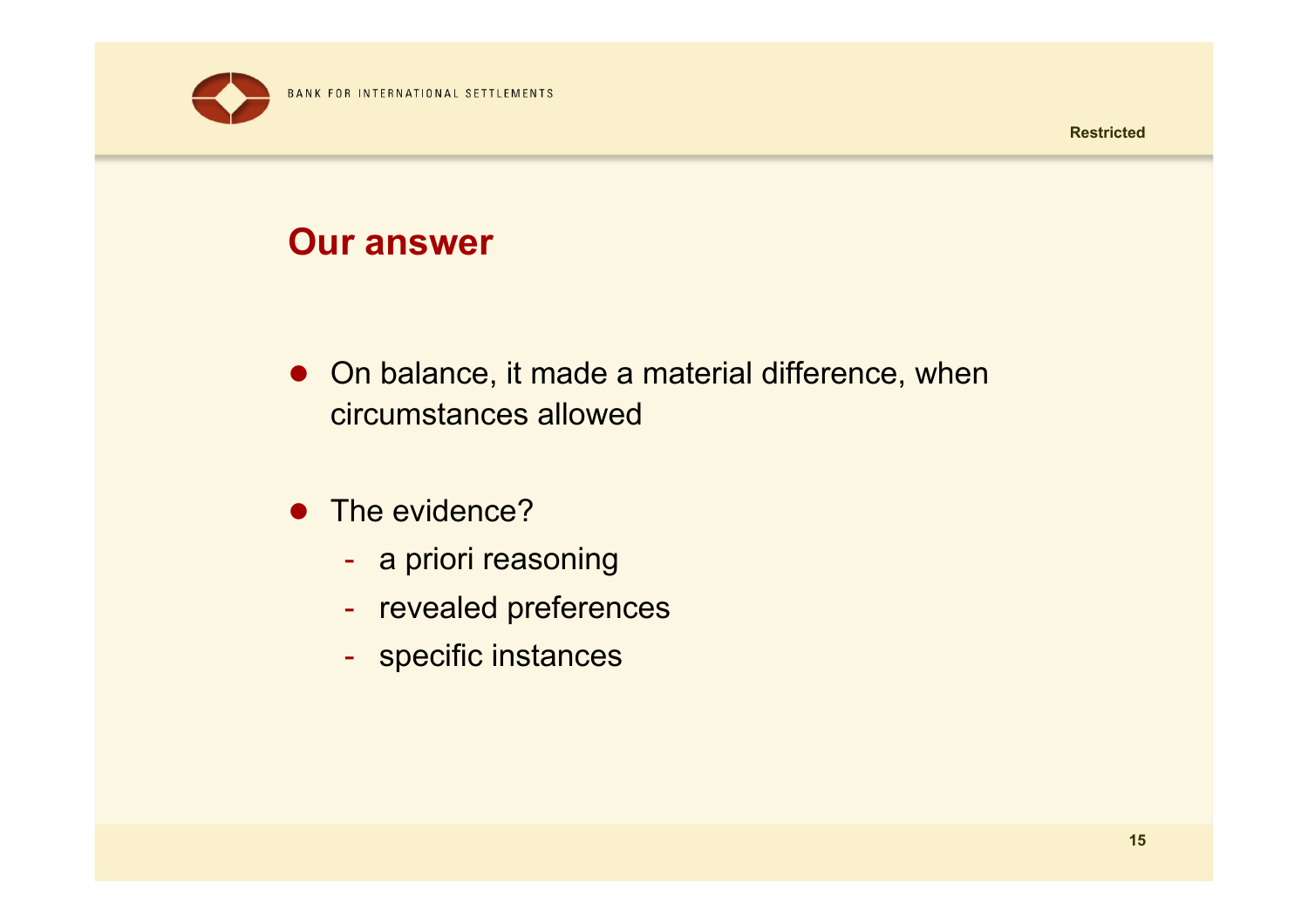

# **1. A priori reasoning**

An institutionalised setting:

- Provides a neutral and independent secretariat
- **•** Provides greater continuity and depth
- Fosters mutual understanding, helps to build consensus and longer-term personal relationships
- Given a functional banking infrastructure, facilitates speedier decisions at times of need

 $\Rightarrow$  low-key coop is the foundation for high-profile coop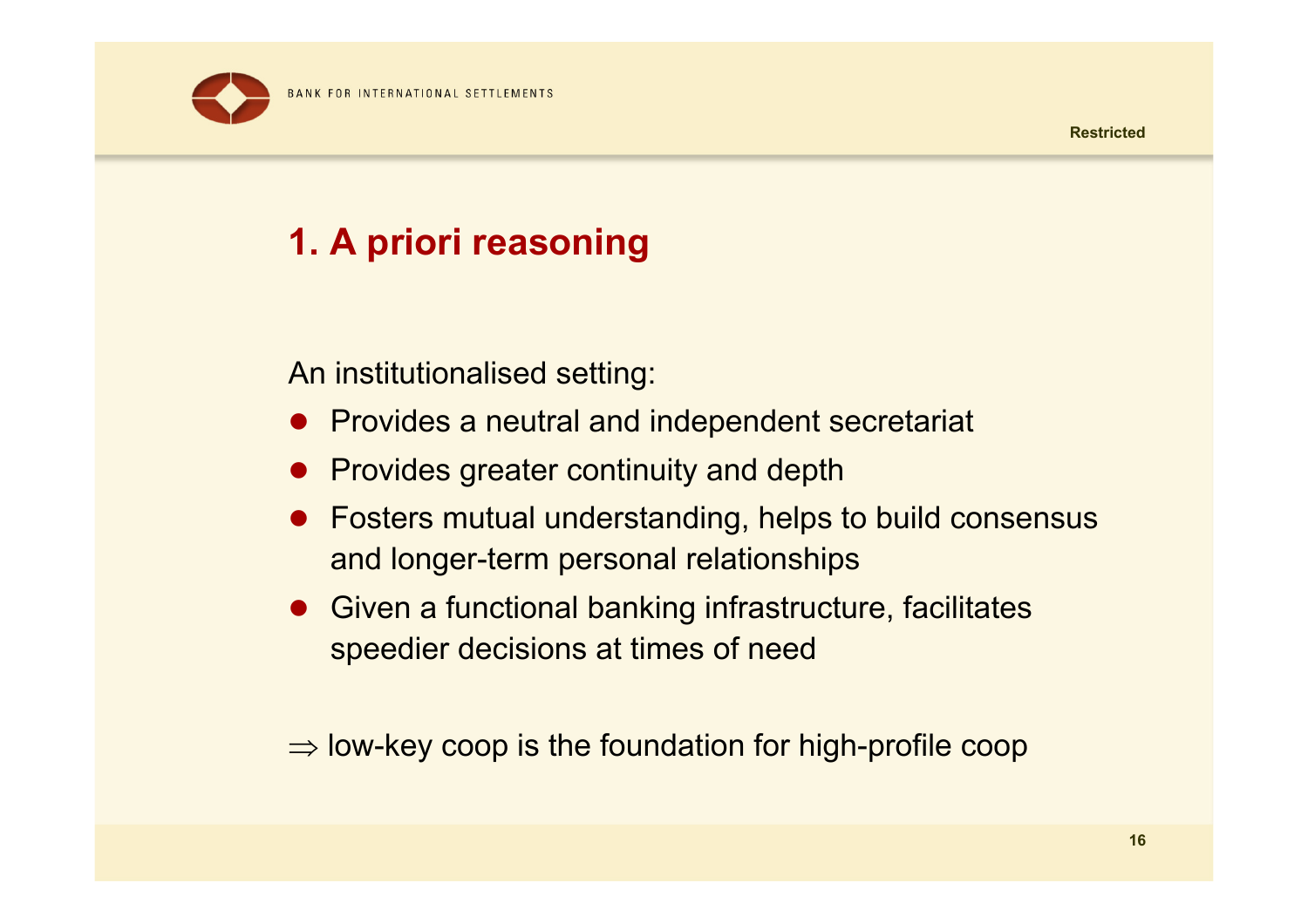

# **2. Revealed preferences**

- Regular participation of governors and senior officials
- **•** Efforts to preserve BIS's viability and existence
	- -- even against governments' opposition (eg WWII)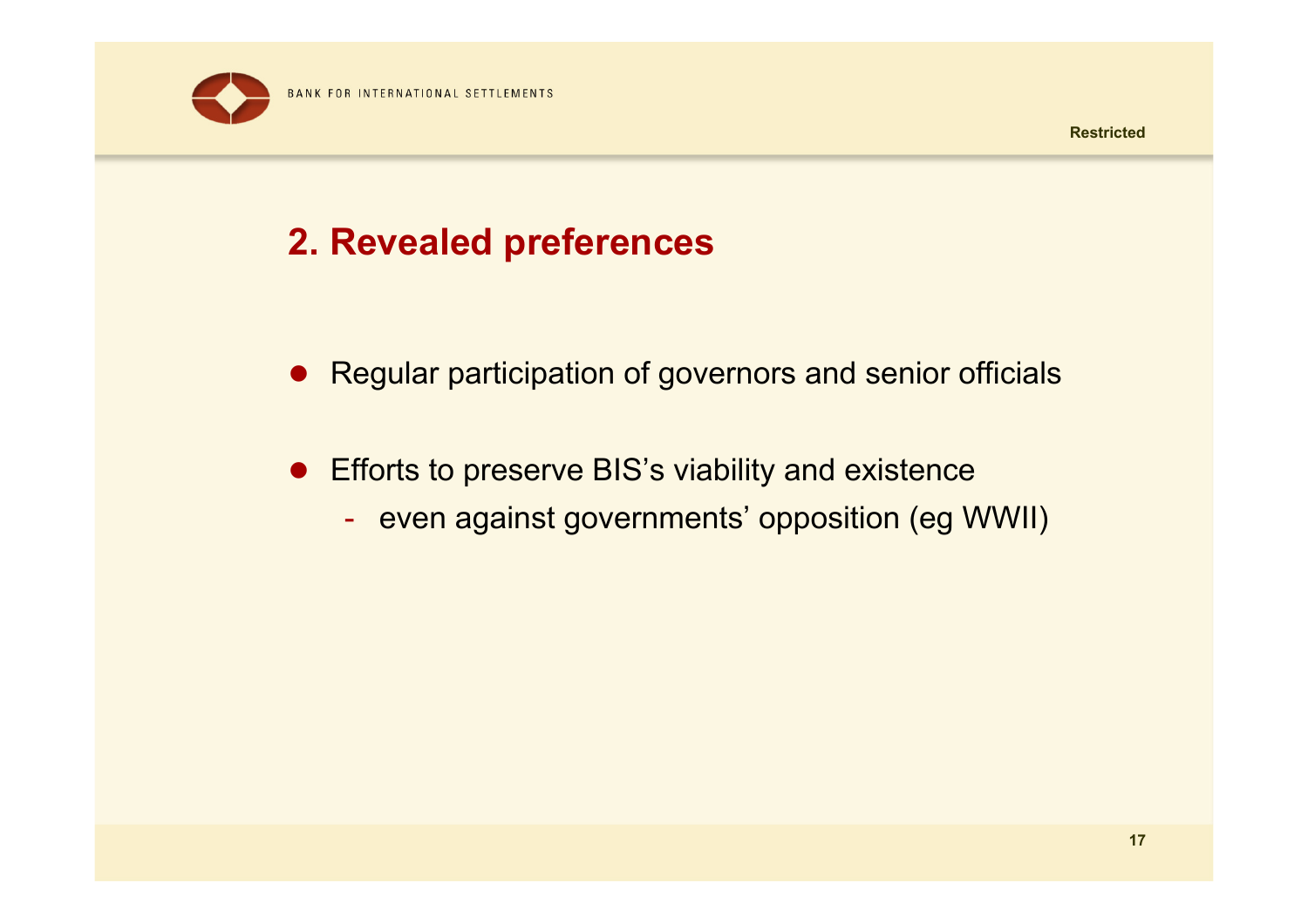

## **3. Specific instances**

- 1931: Spain turns to Basel, not London and Paris
- $\bullet$ 1950s: BIS ideally placed to support EPU
- $\bullet$  1960s: Basel, not Brussels, as location for Committee of EEC Governors
- $\bullet$  1960s-1990s: speed with which international emergency lending was put together
- $\bullet$ 1970s-: global prudential regulation originates in Basel
- $\bullet$ throughout: resiliency of institution, eg outreach in 1990s